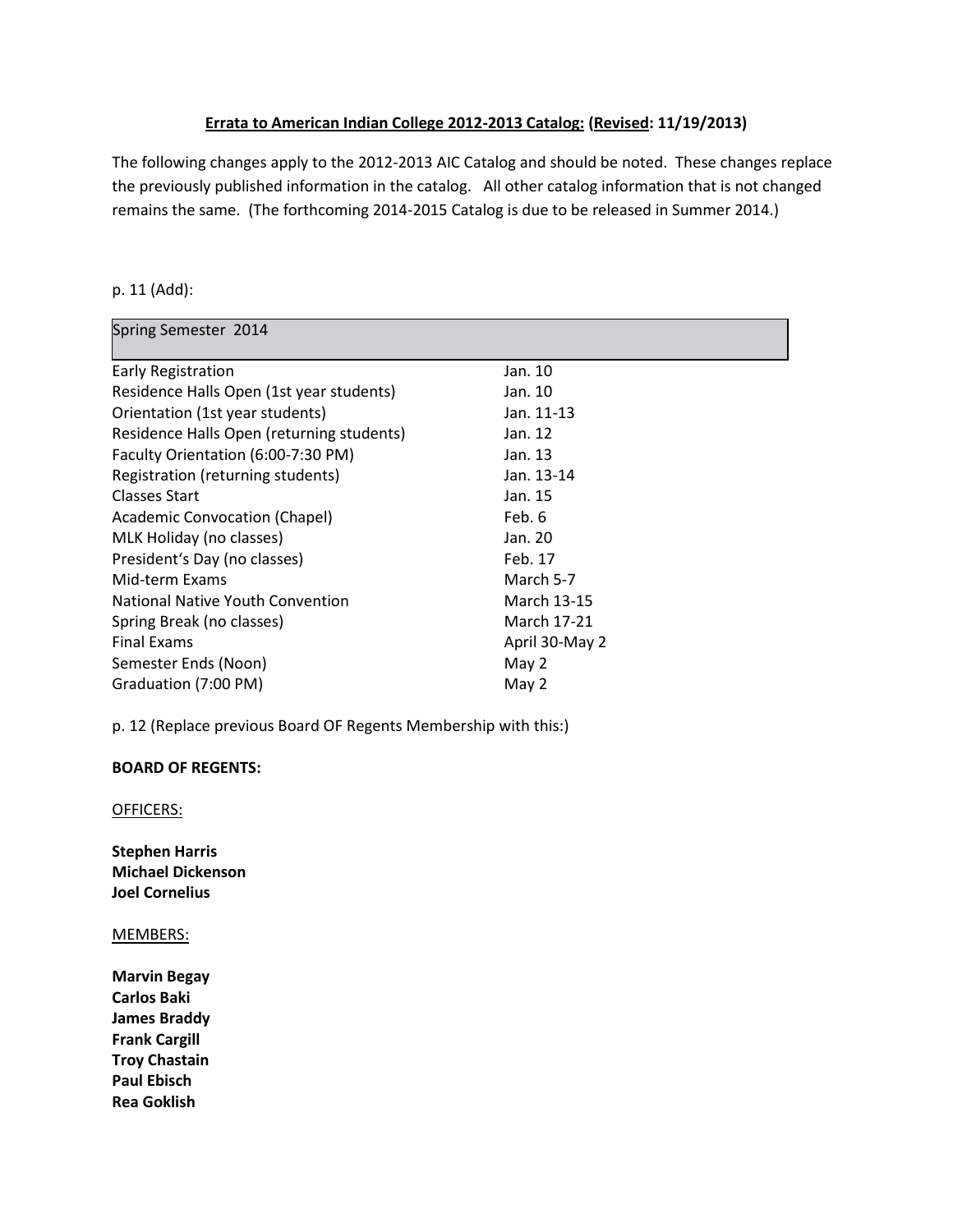**Robert Lindfors David J. Moore (President) Keith Smith Deborah Tom Ken Treguboff**

#### **BOARD OF ADMINISTRATION:**

**President: David J. Moore Executive Vice-President: Jim H. Lopez Vice-President for Academic Affairs: Joseph J. Saggio Faculty Representative: Ronald J. Clouse**

p. 15 Remove from **Resident Faculty** :

David L. DeGarmo, President Patricia L. Jackson, Chair, Business Program Dale McClellan, Missionary in Residence Aretha Matt C. Blair Schlepp

#### p. 15 Add to **Resident Faculty:**

David J. Moore, President; Christian Ministry B.S., Evangel University; M.A., Assemblies of God Theological Seminary; D.Min., Assemblies of God Theological Seminary

Willis Lewis Gwenette Parker

.

#### p. 16 Add to **Part-Time Faculty**:

Patricia L. Jackson, Business C. Blair Schlepp, General Education

#### pp. 16-17 Remove from **Part-Time Faculty**:

Glen Gray Steve Clindaniel Don Sheldon Willis Lewis (moved to Resident Faculty)

#### p. 24 (Replaces the previous content under **Accreditation)**

American Indian College is accredited by the Higher Learning Commission, a Commission of the North Central Association of Colleges and Schools; it has been placed on Probation. Specific information about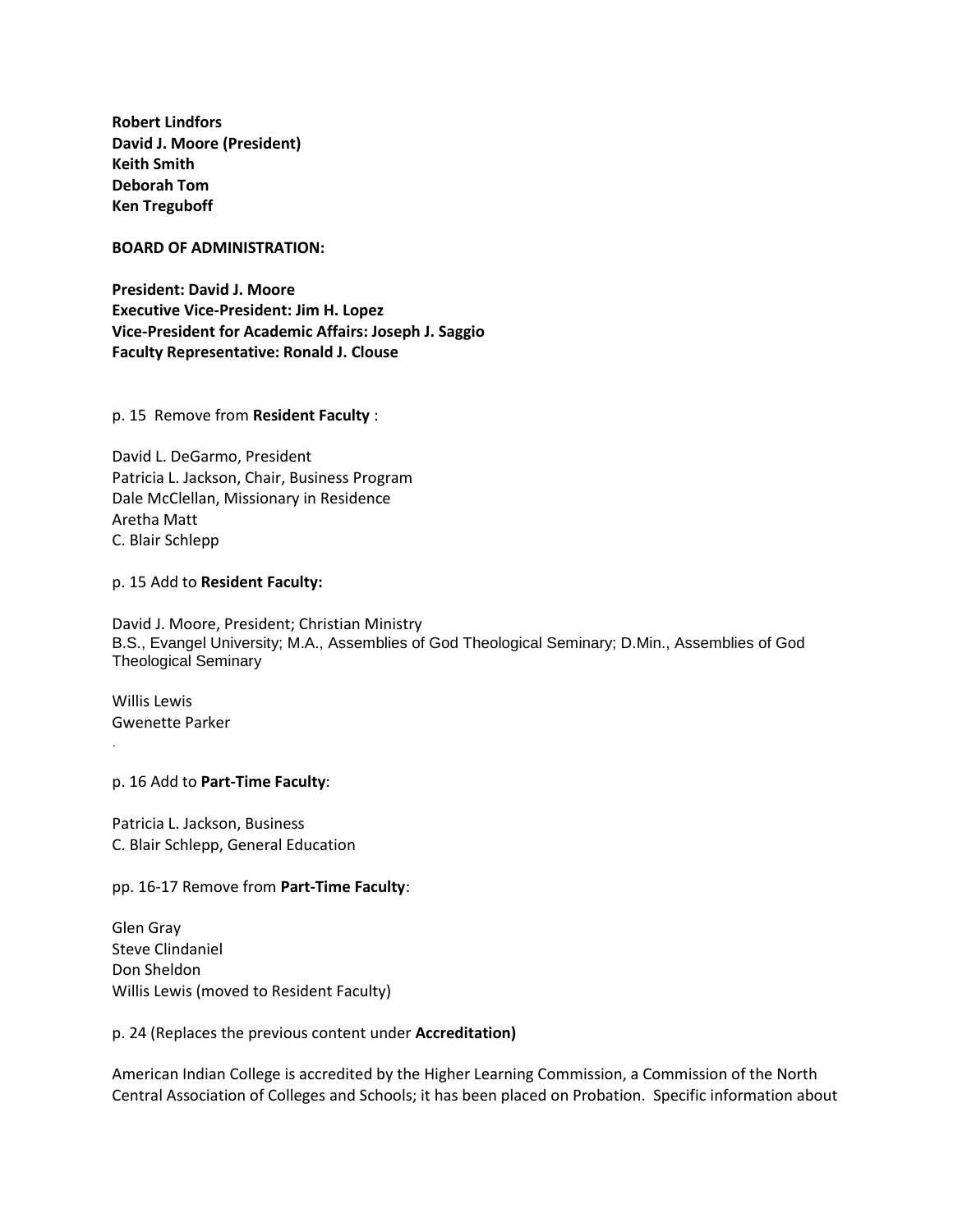that probation status is available to you if you go to our website [www.aicag.edu](http://www.aicag.edu/) and go to our accreditation information and click on the Mark of Affiliation which will take you directly the Higher Learning Commission's website, which will then provide you with specific information about our probation status. Questions and concerns should be referred to:

The Higher Learning Commission A Commission of the North Central Association of Colleges and Schools 230 South LaSalle Street, Suite 7-500 Chicago, IL 60604-1411 Phone: 1-312-263-0456 Toll Free: 1-800-621-7440 FAX: 1-312-263-7462 Web site: www.ncahlc.org

p. 24 (Replaces the previous content under **Sponsorship**)

American Indian College (AIC) is a regional college of the General Council of the Assemblies of God. It is sponsored by three districts of the Assemblies of God: Arizona, New Mexico, and the Oklahoma District.

p. 25 (Replaces all the previous content under **Arizona License)**

The State Board for Private Postsecondary Education (SBPPE) has granted a license to AIC to confer the following degrees:

Associate of Arts in Business Associate of Arts in Christian Ministry

Bachelor of Arts in Christian Ministry Bachelor of Arts in Elementary Education

p. 30 (Replaces the previous content under 3 **Verification of financial resources to cover costs)**

3. **Verification of financial resources to cover costs** of education at AIC are to be submitted. The costs total approximately \$21, 842 per academic year.

- a. A one-year deposit of \$21,842 must be sent to the College prior to issuance of the I-20 form. This would cover registration, room and board, tuition and fees (Scholarships for foreign students are not available at this time.)
- b. A deposit to cover return airfare in case of emergency is required prior to enrollment.
- p. 35 (Replaces the content listed under **Semester Charges** and **Approximate Costs Per Year)**

2013-2014 Estimated Cost Per Semester (Full-Time Students)

Tuition: \$5,970.00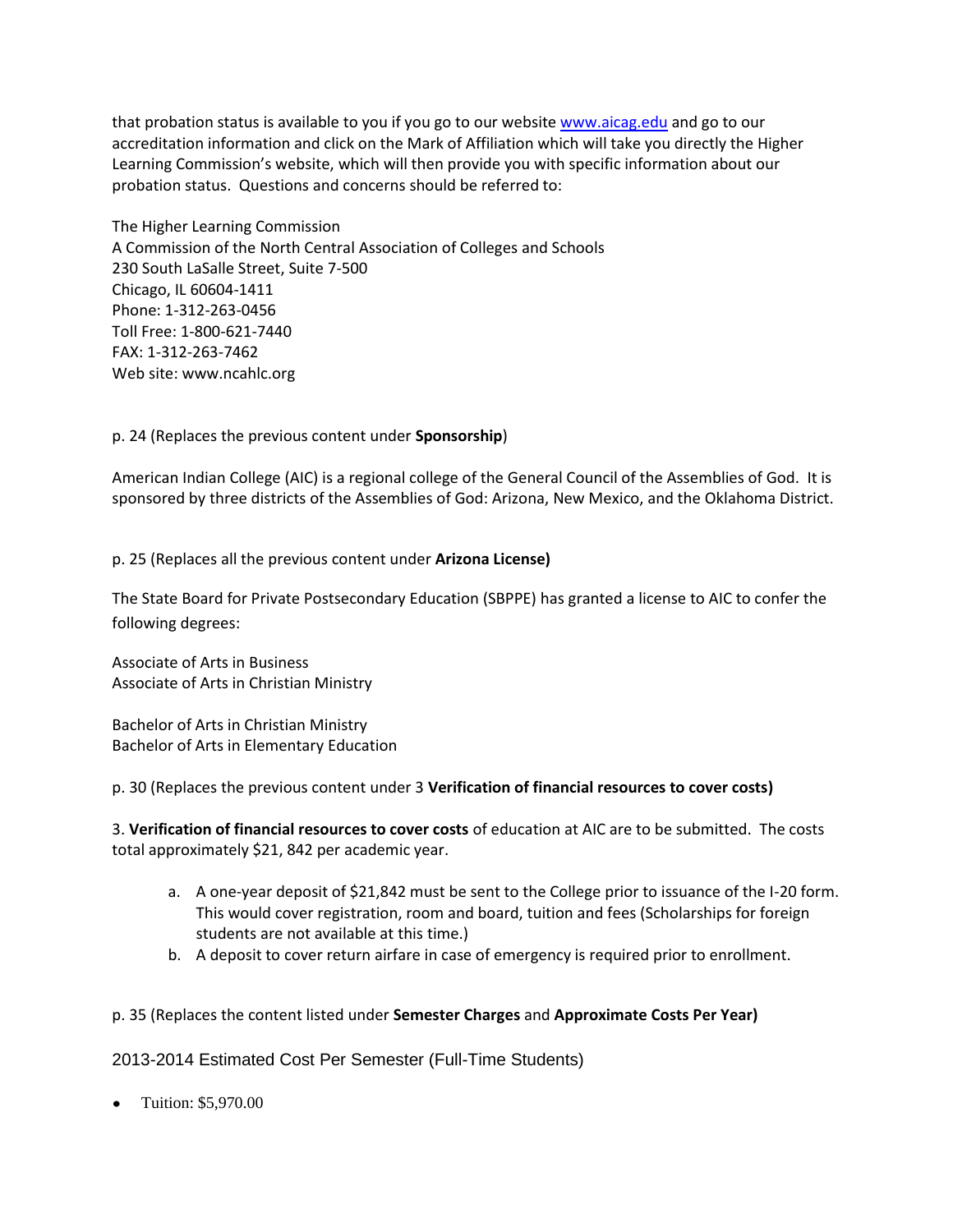- Books & Supplies: \$400
- Room & Board:  $$3,101$

Total Direct Cost: \$9,471.00

Total Direct Cost per Academic Year: \$18,942.00

The net price, on average, for all AIC students for the 2013-2014 academic year is \$11,714.00. See Financial Aid to find out more about scholarships and grants that can help you save money. Then use the NET PRICE CALCULATOR to get an idea of what your net price might be.

### p. 55 (Add the following section after **Credit by Examination** on p.55)

### **Concurrent High School and College Enrollment**

High School students that are interested in concurrent enrollment must have approval from their high school principal/designee and parents prior to filing an application and are limited to one course per semester. Students who wish to take more than one course may petition the Vice-President for Academic Affairs.

All applicants must meet the following requirements prior to application:

### Conditions of Enrollment

Those seeking academic classes that are transferable to AIC or another collegiate institution must take any appropriate entrance placement exams, be a junior or senior in high school with a high school cumulative GPA of 3.0 or higher.

If the student withdraws or drops from high school, official notification should be sent to the College. A student is eligible for concurrent enrollment only while enrolled in high school; there, withdrawal from high school automatically will be followed by withdrawal from college. Official notification of drops or withdrawal of the student from college courses will be sent to the high school.

### Continued Enrollment After High School

A high school student concurrently enrolled in college courses may continue concurrent enrollment in subsequent semesters if (s)he achieves a college grade-point average of 2.0 or above on a 4.0 scale. Following high school graduation, a student who has been concurrently enrolled as a high school student may be admitted to AIC as a regular student providing all regular admission requirements are met and the student has formally applied for regular admission.

#### Issues for Parents

Parents of concurrent applicants should be aware of the following: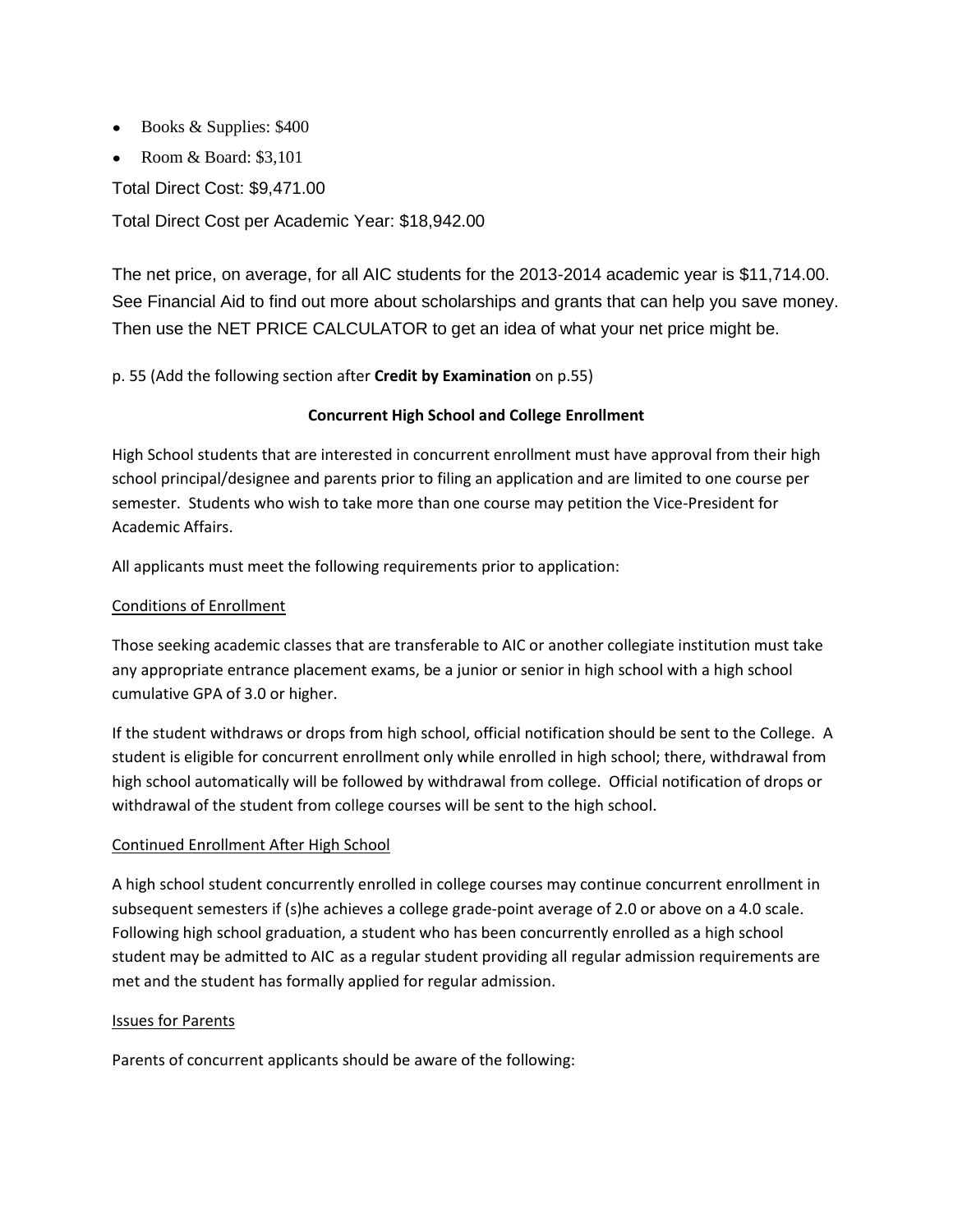- Attendance will not be monitored in the same way as in high. If your student doesn't attend regularly, no office will call to notify you of this.
- Courses are designed for adult students and may contain content information of a mature nature.
- Parents do not have access to a student's grades or records.
- **•** Instructors are not available for parent conferences.

#### p. 59 (Change under **Chapel)**

**Purpose...** Services occur Monday Tuesday through Thursday ...

#### p. 60

#### **Student Housing**

All full-time single students are required to live on campus. The Executive Vice-President must approve any exceptions prior to the student taking residence off-campus. The dormitories are closed during the Thanksgiving weekend, Christmas holidays, and Spring Break. The College reserves the right to inspect dormitory rooms at any time.

p. 61

#### **DEGREES OFFERED**

#### **Bachelor of Arts**

Christian Ministry

Elementary Education

#### **Associate of Arts**

Christian Ministry

Business

#### p. 62 Replace the content under **GENERAL EDUCATION DEPARTMENT** with the following:

General Education Program Objectives 42 Credits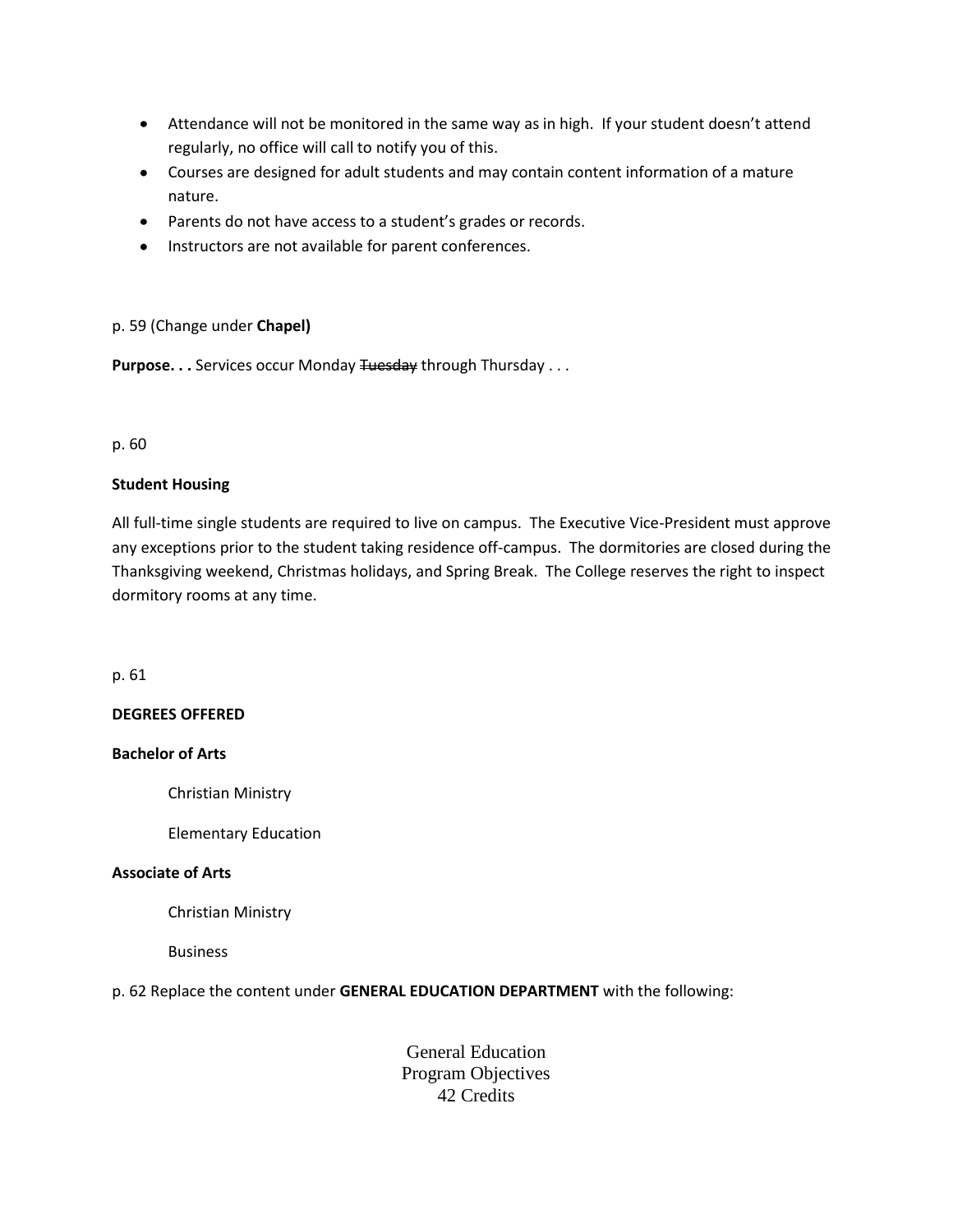The General Education Program at American Indian College is based on the following Core Competencies: *Biblical and Theological Studies, Oral and Written Communication, Scientific Reasoning and Quantitative Analysis, Social and Human Behavior, Civic and Community Engagement, Technology and Information Literacy, Human Values and Ethical Reasoning and Health and Wellness.* The program is designed to develop intellectual skills that will enhance the student's professional, civic, and personal life. Students will learn how to analyze the world around them from different perspectives, how to communicate their ideas and understand the ideas of others, how to solve problems, and how to apply their knowledge to real-world projects. (42 Credits)

Listed below are the objectives with corresponding courses.

# **Biblical Studies & Theology – 9 credits**

Students will demonstrate a basic knowledge of the persons, geography, and stories contained within the Biblical text.

> BIB 113 – Old Testament Survey BIB 123 – New Testament Survey

Students will demonstrate and apply a basic knowledge and comprehension of Pentecostal Biblical doctrine.

THE 113 – Essentials of Pentecostal Theology

# **Communication Skills – 12 credits**

Students will produce persuasive and informative oral presentations in diverse settings using an appropriate style and delivery

COM 243 – Fundamentals of Public Speaking

Students will identify and use rhetorical strategies (i.e., invention, arrangement and style) in the processes of analyzing and composing texts; produce effective written, visual and oral texts, given diverse purposes, genres and audiences and explain the importance of ethical communication as practiced within academic, civic and professional communities.

> ENG 103 – English I ENG 113 – English II

Students will analyze and interpret literary text and support that analysis and interpretation with evidence.

> LIT/ENG 123 – Introduction to Literature Or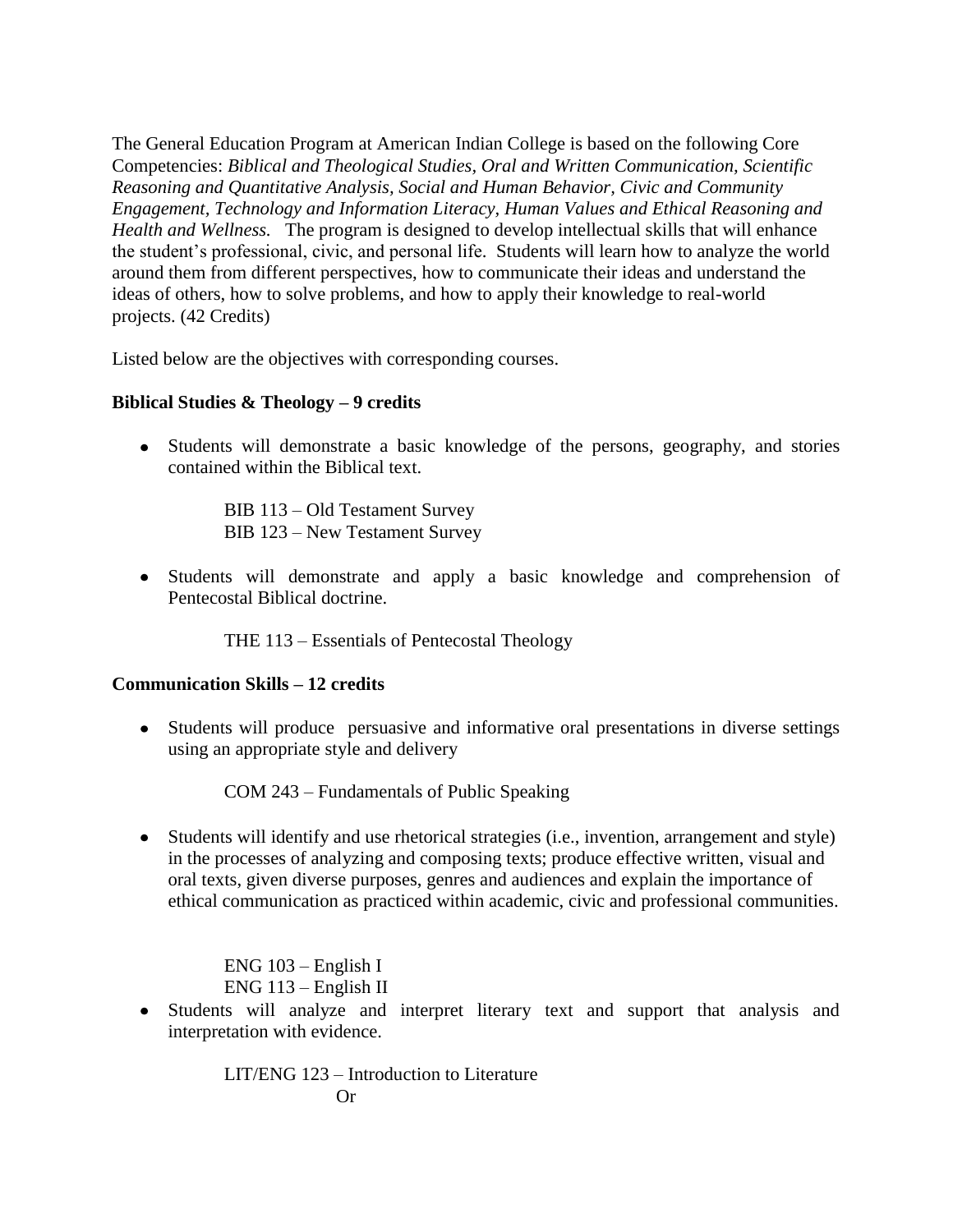# LIT 343 – Native American Literature

# **Scientific Reasoning and Quantitative Analysis – 7 credits**

Students will solve problems using basic mathematical concepts including use of numbers and the structure of number systems, theories of mathematical operations, linear equations, polynomials, factoring, exponents, roots and radicals.

MAT 213 – College Algebra or MAT 203 – Business

- Students will investigate the fundamental principles of the natural sciences and apply scientific methods of inquiry to explain the natural world from a Christian-world perspective.
- Students will engage in free and open inquiry that fosters mutual respect across multiple cultures and perspectives.

| SCI 213 – Biological Science     | SCI 223 – Physical Science     |
|----------------------------------|--------------------------------|
| SCI 211 – Biological Science Lab | SCI 221 – Physical Science Lab |

# **Social and Human Behavior – 3 credits**

Students will describe and explain findings derived from the application of fundamental principles of empirical scientific inquiry which is biblically integrated and culturally relevant to illuminate and analyze social and human behavior.

PSY 123 – Introduction to Psychology Or SOC 113 – Introduction to Sociology

### **Civic and Community Engagement – 3 Credits**

Students will investigate the people and events corresponding to a specific time period of American history (pre-Spanish American War, post Spanish American War, or American Indian History) and relate their findings to current conditions.

> HIS 113 – American History I or HIS 123 – American History II Or GOV 213 – American Government Or HIS 223 – History of the American Indian

# **Technology and Information Literacy – 3 Credits**

Students will use research resources effectively and incorporate the information obtained into their academic and creative endeavors. They will demonstrate their ability to locate, evaluate, organize and use research material from a broad range of sources. Student will be able to format and document source material in properly constructed papers, presentations, and a variety of visual formats.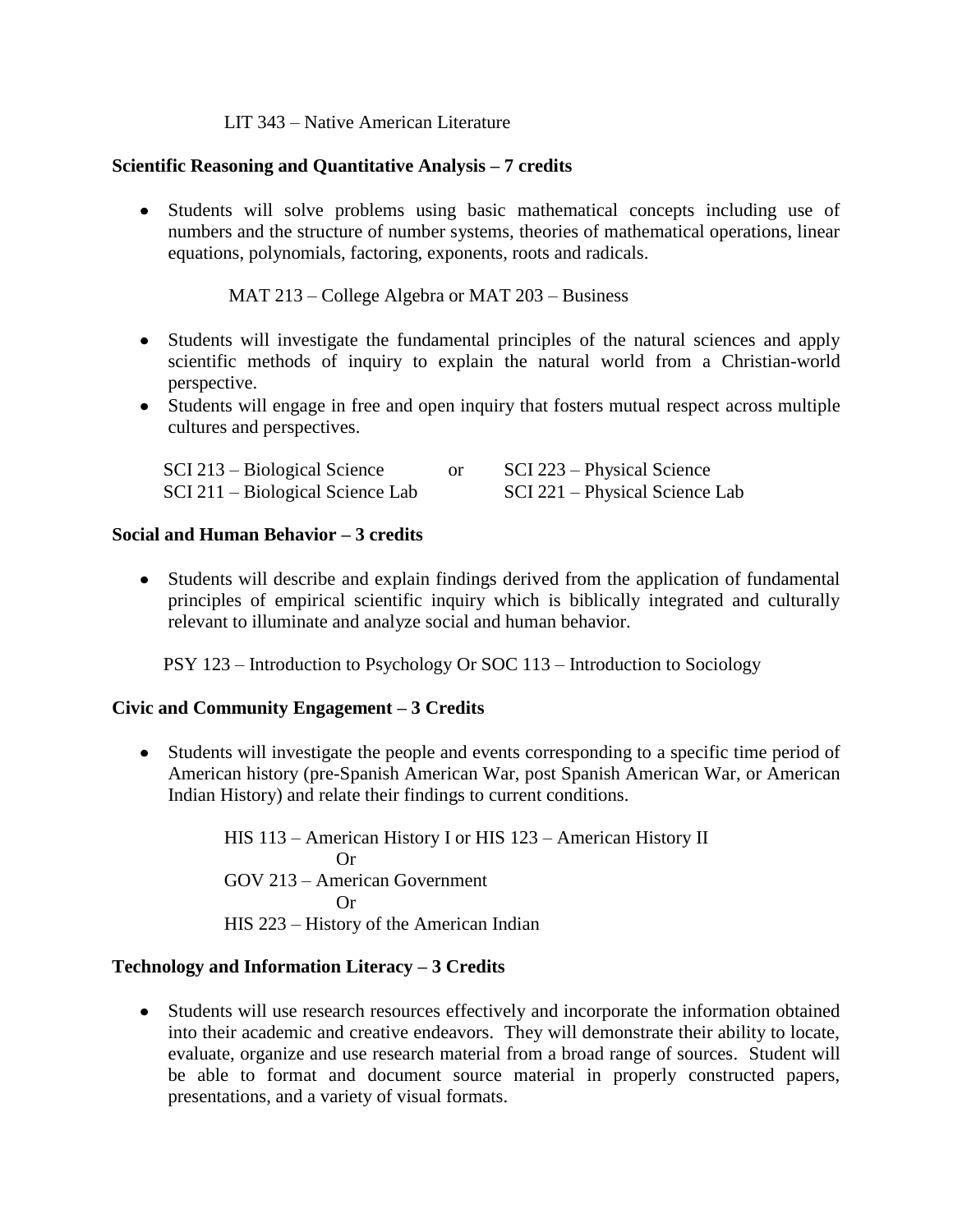TEC 163 – Business Technology or TEC 173 Educational Technology

### **Human Values and Ethical Reasoning – 3 Credits**

Students will interpret practices and principles that contribute to strong learning, life skills, academic socialization, and integration of Biblical values as practiced within the American Indian College community.

PSY 103 – College Success

Students will develop a capacity for active citizenship, ethics, social responsibility, personal growth, and skills for lifelong learning in a global society.

PSY 103 – College Success

### **Health and Wellness – 2 credits**

Students will demonstrate knowledge of, participate in, and perform basic physical education and wellness activities.

> PED 121 – Physical Education I and PED 141 – Physical Education II

> > Or

PED 202 – Total Wellness

p. 64

**BUSINESS DEPARTMENT**

**Chair: Barry D. Shennum, D.B.A.**

#### **Degrees offered:**

Associate of Arts (A.A.)

p. 66-68

Delete: **Bachelor of Arts in Business Administration** proposed program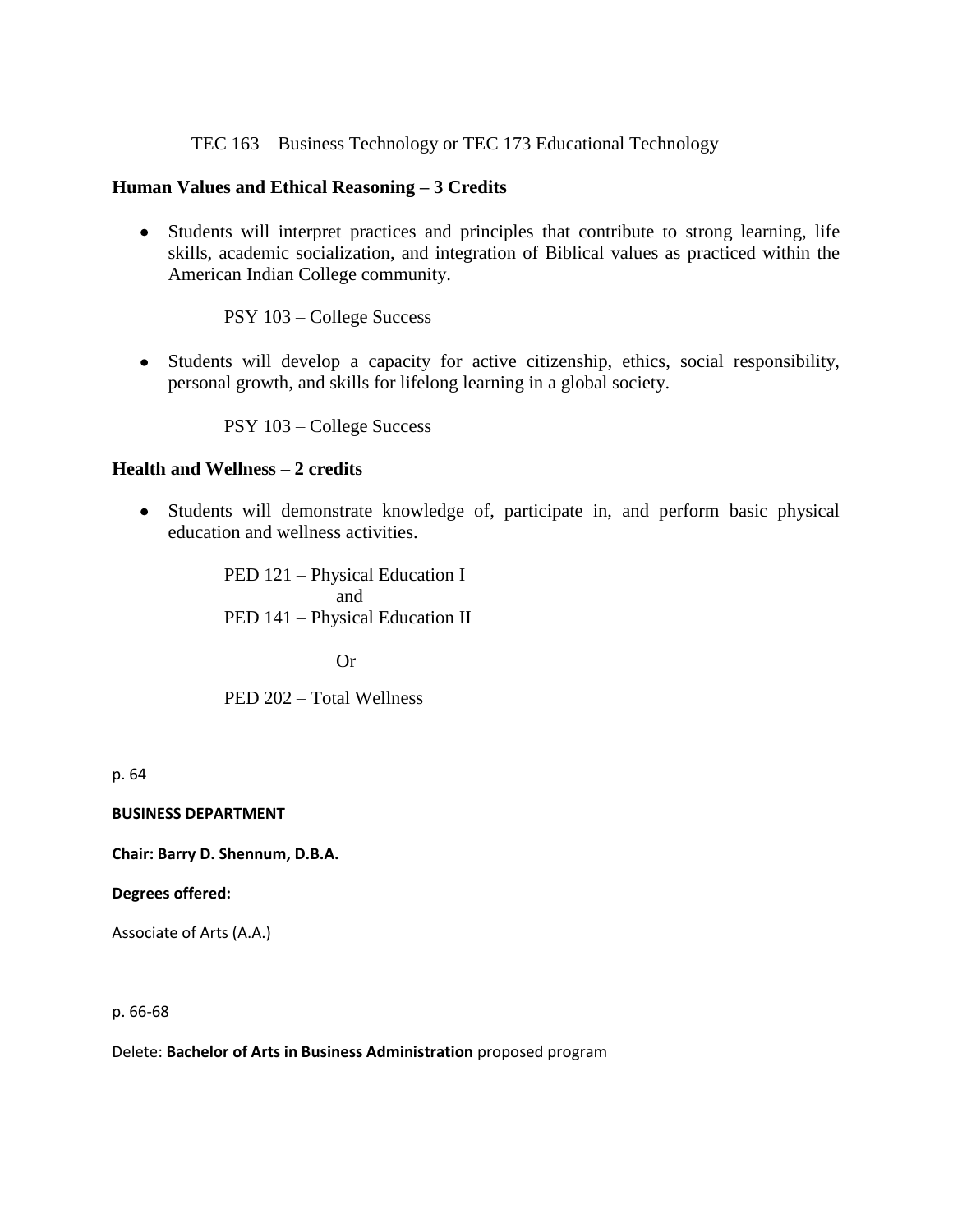#### p. 68

#### **CHRISTIAN MINISTRY DEPARTMENT**

### **Chair: Ron Clouse, D.Min. (Candidate)**

#### p. 69

Replace current A.A. in Christian Ministry program objectives with the following:

Upon completion of the Associate of Arts in Christian Ministry at American Indian College, successful graduates will display:

- A basic knowledge of the persons, topics, and genres of literature contained in the Bible
- A basic knowledge and understanding of Pentecostal Biblical doctrine
- The basic skills necessary for effective teaching and preaching ,and applying scriptural truths in the student's cultural context
- A basic understanding and ability to appropriately employ biblical leadership styles

### p. 70

Replace current B.A. in Christian Ministry program objectives with the following:

Upon completion of the Bachelor of Arts in Christian Ministry at American Indian College successful graduates will be able to:

- Display the ability to study, interpret, and analyze the Scriptures, appropriately applying Scriptural truth to the cultural context in which (s)he is engaged.
- Demonstrate an effective teaching and/or preaching ministry, with the ability to explain the scriptures in a teaching or preaching context.
- Understand and be able to elucidate the nature and purposes of the Church in both its local and universal expressions.
- Combine and demonstrate the skills necessary to provide effective leadership to local churches or para-church ministries.
- Incorporate and exhibit Christian character, personal maturity, and moral integrity necessary for Christian service.